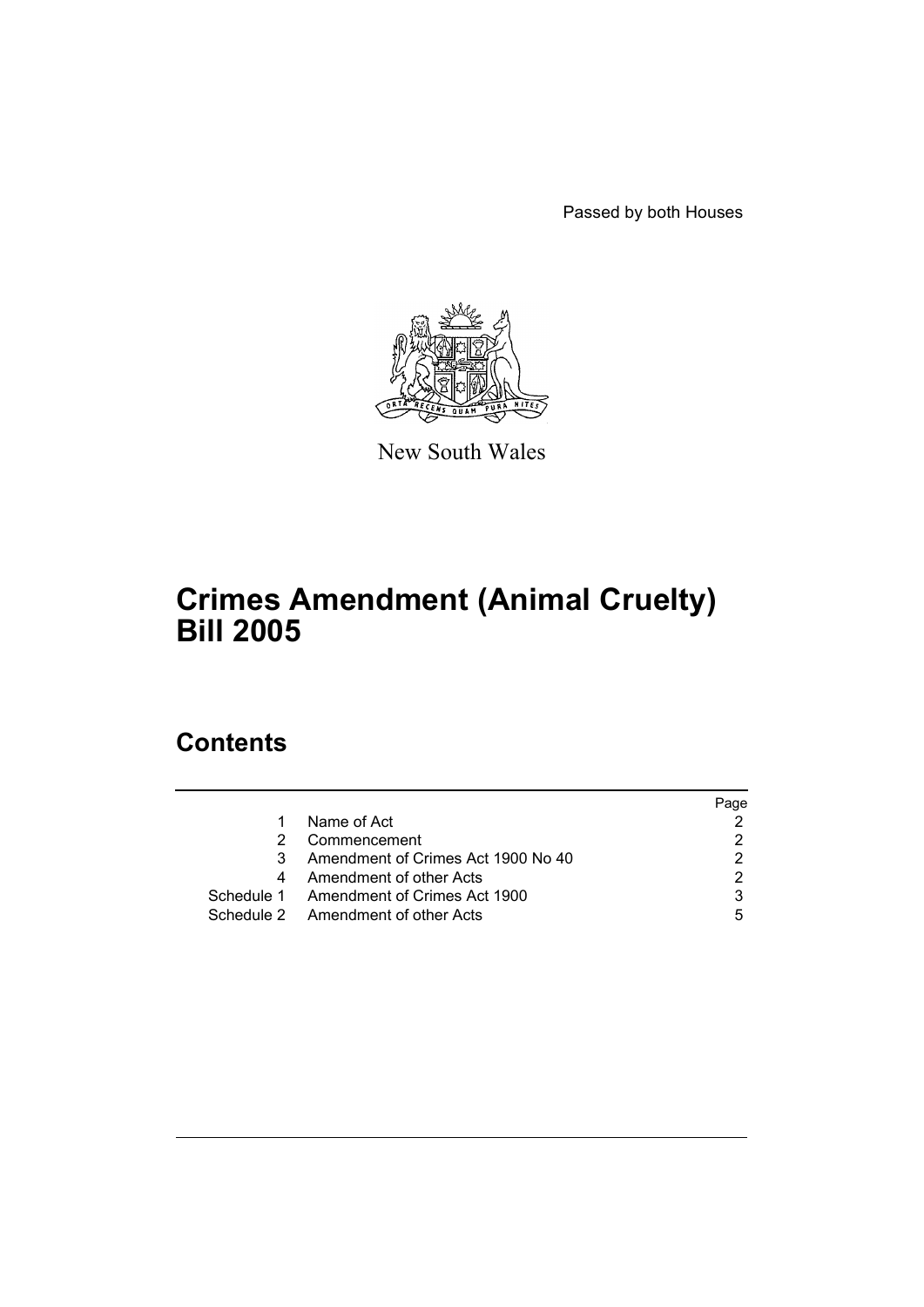*I certify that this PUBLIC BILL, which originated in the LEGISLATIVE ASSEMBLY, has finally passed the LEGISLATIVE COUNCIL and the LEGISLATIVE ASSEMBLY of NEW SOUTH WALES.*

> *Clerk of the Legislative Assembly. Legislative Assembly, Sydney, , 2005*



New South Wales

# **Crimes Amendment (Animal Cruelty) Bill 2005**

Act No , 2005

An Act to amend the *Crimes Act 1900*, the *Criminal Procedure Act 1986* and the *Law Enforcement (Powers and Responsibilities) Act 2002* with respect to animal cruelty offences; and for other purposes.

*I have examined this Bill, and find it to correspond in all respects with the Bill as finally passed by both Houses.*

*Chairman of Committees of the Legislative Assembly.*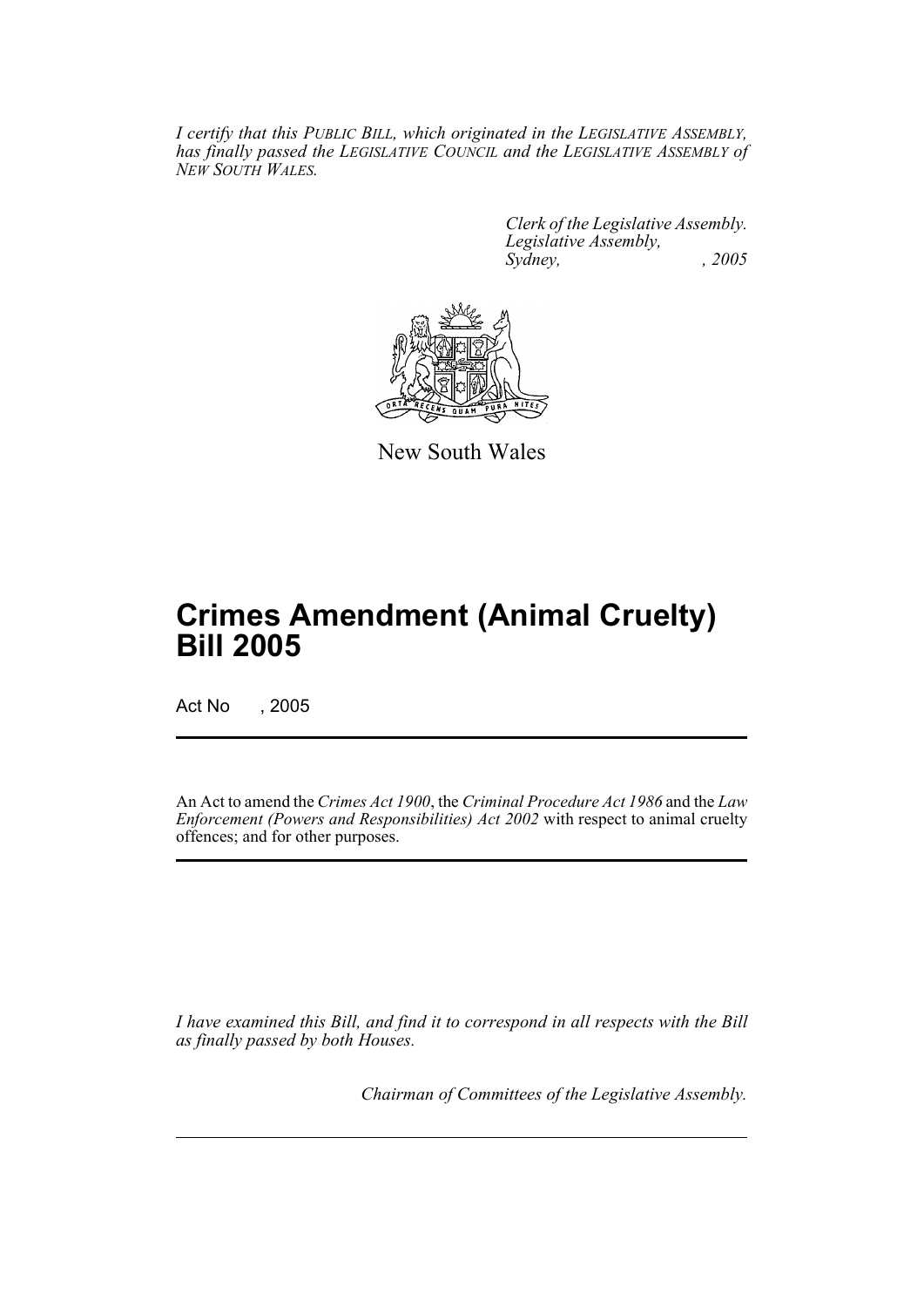### **The Legislature of New South Wales enacts:**

#### **1 Name of Act**

This Act is the *Crimes Amendment (Animal Cruelty) Act 2005*.

## **2 Commencement**

This Act commences on a day or days to be appointed by proclamation.

# **3 Amendment of Crimes Act 1900 No 40**

The *Crimes Act 1900* is amended as set out in Schedule 1.

## **4 Amendment of other Acts**

The Acts specified in Schedule 2 are amended as set out in that Schedule.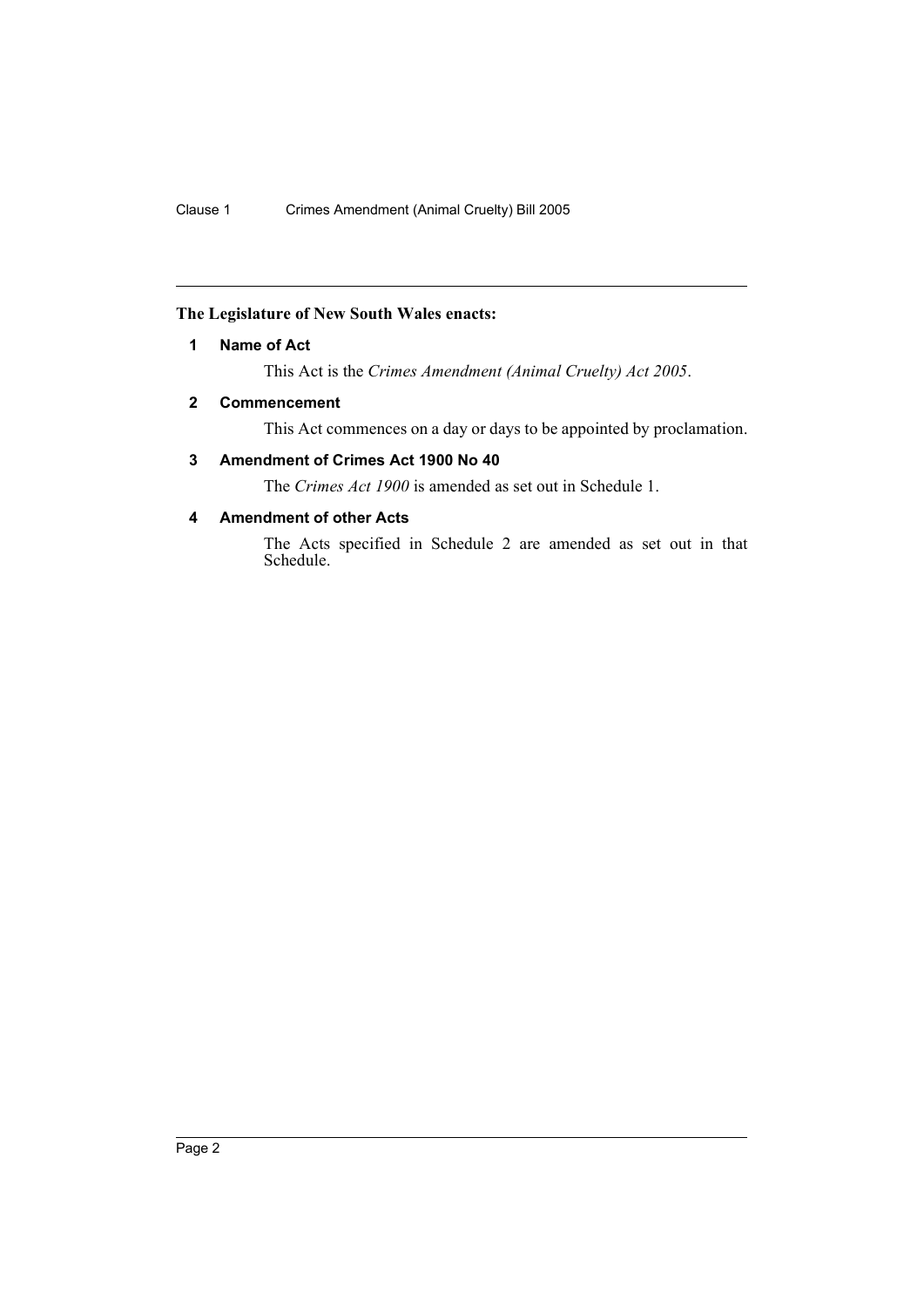Crimes Amendment (Animal Cruelty) Bill 2005

Amendment of Crimes Act 1900 Schedule 1

# **Schedule 1 Amendment of Crimes Act 1900**

(Section 3)

#### **Sections 530 and 531**

Insert in appropriate numerical order:

#### **530 Serious animal cruelty**

- (1) A person who, with the intention of inflicting severe pain:
	- (a) tortures, beats or commits any other serious act of cruelty on an animal, and
	- (b) kills or seriously injures or causes prolonged suffering to the animal,
	- is guilty of an offence.

Maximum penalty: Imprisonment for 5 years.

- (2) A person is not criminally responsible for an offence against this section if:
	- (a) the conduct occurred in accordance with an authority conferred by or under the *Animal Research Act 1985* or any other Act or law, or
	- (b) the conduct occurred in the course of or for the purposes of routine agricultural or animal husbandry activities, recognised religious practices, the extermination of pest animals or veterinary practice.

#### (3) In this section:

*animal* means a mammal (other than a human being), a bird or a reptile.

#### **531 Killing or seriously injuring animals used for law enforcement**

- (1) A person who intentionally kills or seriously injures an animal:
	- (a) knowing that the animal is being used by a law enforcement officer in the execution of the officer's duty, or
	- (b) as a consequence of, or in retaliation for, the use of the animal by a law enforcement officer while in the execution of the officer's duty,

is guilty of an offence.

Maximum penalty: Imprisonment for 5 years.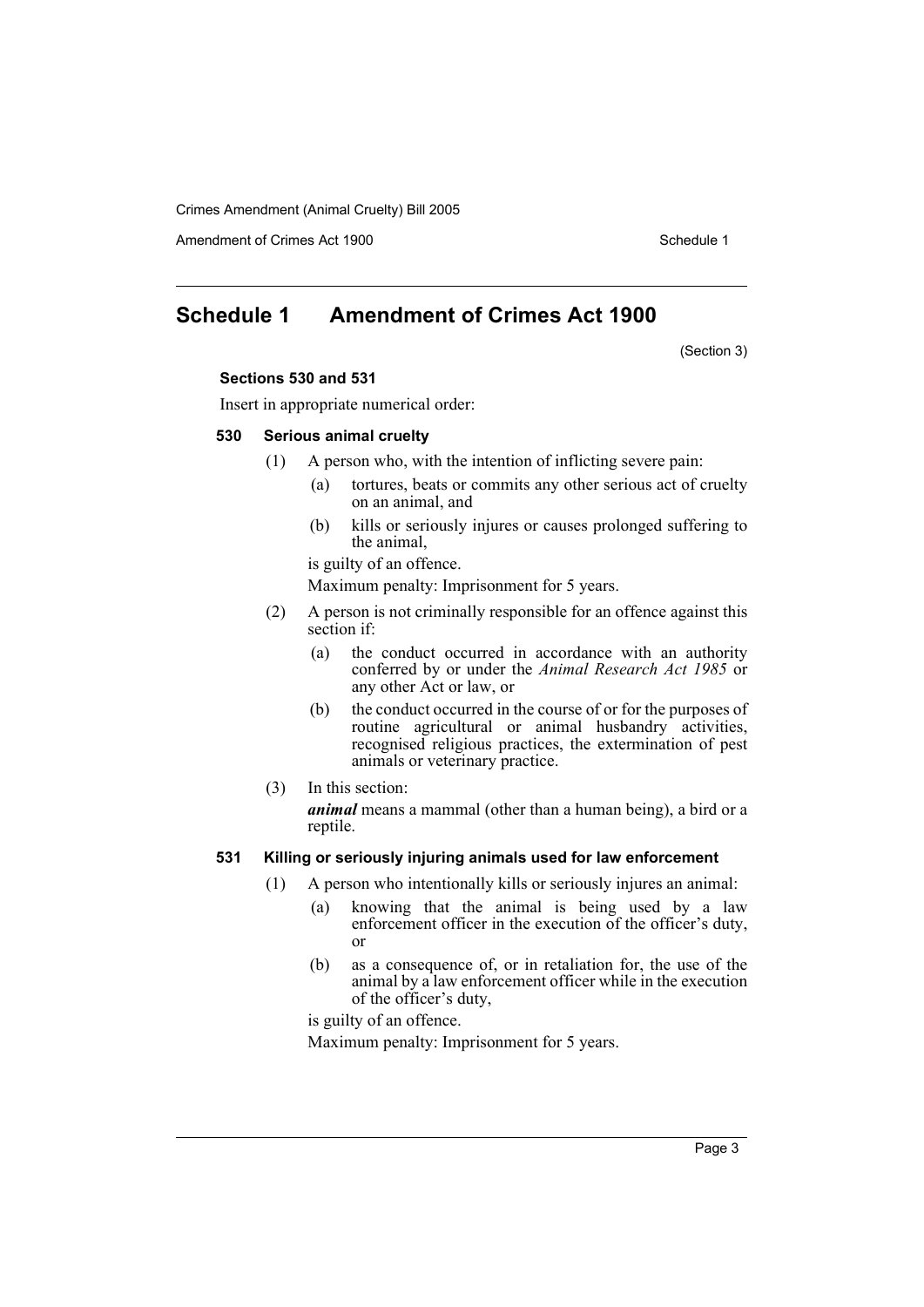#### Crimes Amendment (Animal Cruelty) Bill 2005

Schedule 1 Amendment of Crimes Act 1900

(2) In this section:

*animal* means a dog, horse or other mammal (other than a human being).

*law enforcement officer* means:

- (a) a police officer (including a member of the police force of the Commonwealth or another State or Territory), or
- (b) any other official of this State, the Commonwealth or another State or Territory who is authorised to use an animal in connection with the detention of persons or the enforcement of the laws of this State, the Commonwealth or another State or Territory.